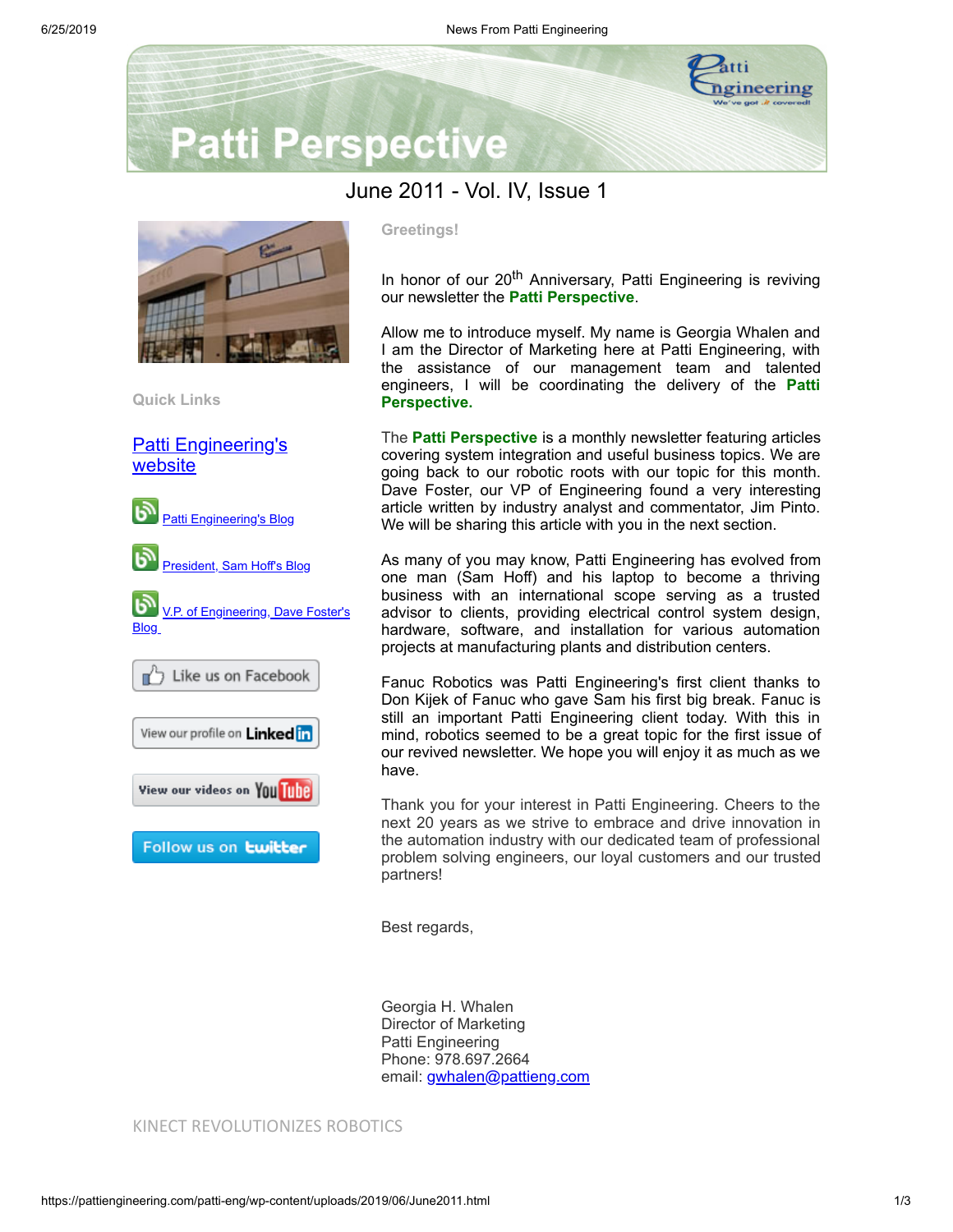6/25/2019 News From Patti Engineering



*This article was written by Jim Pinto.* Jim Pinto is an industry analyst and commentator, writer, technology futurist and angel investor. You can e-mail him at:  $\lim_{m\rightarrow\infty}$   $\lim_{m\rightarrow\infty}$   $\lim_{m\rightarrow\infty}$   $\lim_{m\rightarrow\infty}$   $\lim_{m\rightarrow\infty}$   $\lim_{m\rightarrow\infty}$   $\lim_{m\rightarrow\infty}$   $\lim_{m\rightarrow\infty}$   $\lim_{m\rightarrow\infty}$   $\lim_{m\rightarrow\infty}$   $\lim_{m\rightarrow\infty}$   $\lim_{m\rightarrow\infty}$   $\lim_{m\rightarrow\infty}$   $\lim_{m\rightarrow\infty}$   $\lim_{m\rightarrow\infty}$   $\lim_{m\rightarrow\infty}$   $\lim_{m\rightarrow\in$ and predictions on his Web site: [www.jimpinto.com](http://www.jimpinto.com/).

For decades, robotics had a fundamental problem: A moving robot must be able to create a map of its environment. The tools for this are known as simultaneous localization and mapping. But the sensors required to have any reasonable accuracy were expensive and bulky, and required massive computing power.

Then Microsoft released the Kinect, a \$150 add-on for Xbox 360 that allows players to direct the action in a game simply by moving their bodies. While most people were fascinated by the controller-free interface, roboticists saw something else entirely: an affordable, lightweight camera that could capture 3-D images in real time.

Within weeks of the device's release, YouTube was filled with videos of Kinect-enabled robots. When something is that cheap, it opens up all sorts of possibilities. Now just about anybody can play with robots that have revolutionary functionality.

Microsoft's official response to all this "hacker" activity has gone from hostility to acceptance to vigorous support. They are just about to release a software development kit that makes it easier for anyone to build Windows applications using the Kinect's camera and microphones.

Microsoft is also granting access to the high-powered algorithms that help the machine to recognize individual bodies and track motion, unleashing the kind of power that was previously available with expensive, high-power computers in top-class laboratories. Microsoft is working on a commercial version of its software development kit that will allow entire new businesses to startup using the Kinect's technology.

When Do-it-yourselfers combine those cheap, powerful tools with the collaborative potential of the Internet, they can come up with the kinds of innovations that once came only from big-budget R&D labs. For \$150, the Kinect includes some high-powered hardware.

But until now, no company has made it so easy to hack into a product as popular as the Kinect, the fastest-selling consumer-tech product of all time. The Kinect racked up 10 million sales in just four months. That means 10 million people now have fully functioning depth cameras (which measure the distance between the Kinect and objects in front of it) sitting in their living rooms.

Microsoft is giving everybody the tools, and its blessing, to build new applications. "We're trying to usher in a new era of computers, a world of tomorrow" says Xbox general manager of incubation Alex Kipman. He adds that the Kinect's gesture-based interface is an early example of how we will soon interact with all of our computers and appliances.

Now that the drivers were public, every day seemed to bring an exciting new innovation. Everyone is now playing with Kinect and xBox. Watch for major advances and inflection points in robotics technology to emerge with dazzling speed.

Kinect Hackers Are [Changing](https://www.wired.com/magazine/2011/06/mf_kinect/) the Future of Robotics

Video: Control the [Humanoid](https://www.youtube.com/watch?v=w8BmgtMKFbY) Robot by Kinect

Kinect's Greatest Hack: A [Gesture-Control](https://tinyurl.com/2fpxjw6) Robot

*\*\*\*\* For more information on Patti Engineering's expertise with robotics please visit our [website](http://www.pattieng.com/expertise/factory-automation-robotics.html)!*

**Patti Personnel - Rick Schoonover**

Rick Shoonover serves as Patti Engineering's Business Development Director. Rick is responsible for leading the company's efforts in growing national market share within the automation industry. Schoonover has more than 20 years of experience in the controls system integration industry. Prior